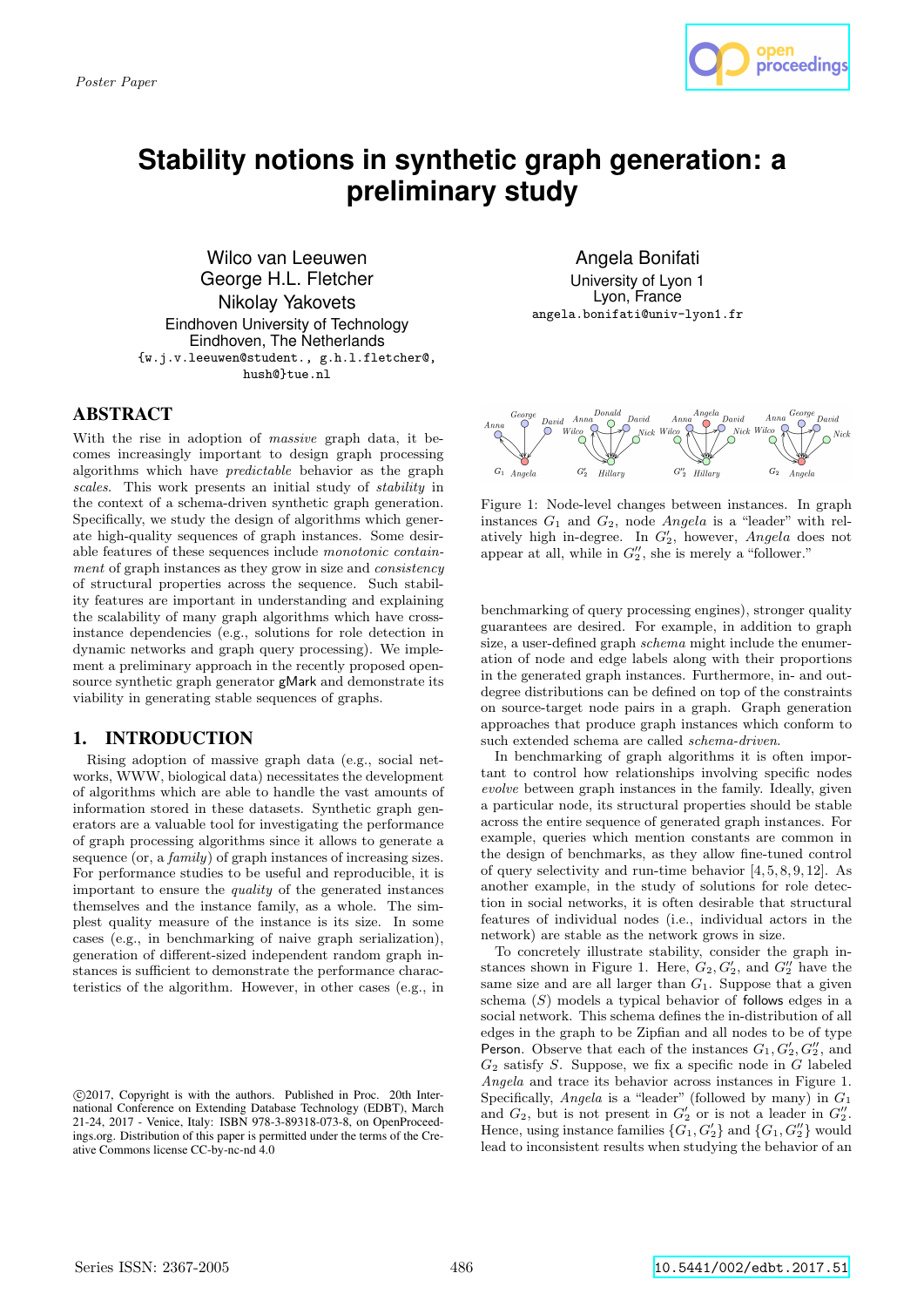algorithm which depends on Angela, e.g., in a performance study of a query evaluation engine using a benchmark query which specifically mentions  $Anqela$ .

*State of the art.* The study of solutions for controlled generation of synthetic database instances has a long history in the data management community [2, 10]. In the domain of graph databases, synthetic generation of realistic graphs is currently a topic of intense investigation [1,4,5,7,8,13,14]. In this context, quality metrics on individual synthetic graphs (with respect to a given real graph or a given schema) have been proposed, e.g., [3,7,11,13,14]. To our knowledge, however, there has been no prior study of stability across sequences of graphs in synthetic instance generation.

*Contributions.* Motivated by these observations, in this paper we initiate the study of stability in synthetic graph generation. We consider basic properties of instance families which are, to the best of our knowledge, not satisfied by current schema-driven graph generators. We present the preliminary design of a scalable solution for producing instance families which are stable with respect to edge-type degree distributions defined by a given schema (e.g., for the Zipfian distribution in the family  $\{G_1, G_2\}$  of Figure 1).

The detailed structure and contributions of this paper are as follows. We define two basic desirable properties of generated graph instance families (§2.1) and design a novel measure of distribution stability for a given family (§2.1). We then present an algorithm for generation of stable instance families and analyze its complexity (§2.2). We implement our approach in the state-of-the-art open-source gMark graph generator [4, 5], and demonstrate that our solution is scalable (§3.1) and produces instance families which are significantly more stable than the original gMark instance generator (§3.2).

## 2. STABLE GENERATION

#### 2.1 Preliminaries

We study the following problem, on finite directed edgelabeled graphs. Given a finite sequence of positive integers  $n_1, \ldots, n_k$  such that  $n_i < n_{i+1}$ , for  $1 \leq i \leq k$ , generate a sequence of graphs  $\mathcal{F} = (G_1, \ldots, G_k)$  such that  $|nodes(G_i)| = n_i$ , for  $1 \leq i \leq k$ , where  $nodes(G)$  denotes the node set of graph  $G$  and  $|A|$  denotes the size of set  $A$ . If we are additionally given a graph schema  $S$  as input, we further require that each  $G_i$  is a valid instance of S.

In this initial study, we consider the following desirable properties of generated graph sequences:

- Monotonicity. It holds that  $edges(G_i) \subseteq edges(G_{i+1}),$ for  $1 \leq i \leq k$ , where  $edges(G)$  denotes the edge set of graph G.
- Distribution stability. If the degree structure of an edge type follows a fixed distribution (e.g., edges labeled follows in a social network have a Zipfian in-distribution), then the position of nodes in the distribution is stable throughout the graph sequence  $\mathcal{F}$ .

The degree (deg) of a node needs to be stable in its distribution in all graphs of a given sequence. To capture this, we define the *rank* of a node *n* in graph  $G$  as:

$$
rank(n, G) = \frac{deg(n)}{\max_{n \in nodes(G)}(deg(n))}
$$



Figure 2: Generating the edges of one edge-type with five subject nodes and three object nodes.

where the value of  $rank(n, G)$  ranges from 0 to 1. Letting  $\sigma_n$  denote the standard deviation of the rank of n over all instances in  $F$ , i.e., the standard deviation of the set  ${rank}(n, G) | G \in \mathcal{F}$ , we define the *stability* of n in  $\mathcal F$  as:

$$
stability(n, \mathcal{F}) = 1 - 2\sigma_n.
$$

A stability $(n, \mathcal{F}) = 1$  indicates that the rank of n never changes, whereas  $stability(n, \mathcal{F}) = 0$  means that n is completely unstable, with respect to degree structure.

#### 2.2 Generation Approach

The original gMark graph generator (gMarkGraphGen) does not satisfy monotonicity of graph generation nor does it guarantee distribution stability; the time complexity of generation is linear in the number of nodes of the graph instance [5]. We next propose an algorithm, MonStaGen, that generates instance families which are both monotonic and stable with respect to edge-type degree distributions defined by a given schema. An analysis of this algorithm, however, shows that the satisfaction of these properties comes at the expense of increased time complexity  $(O(n \log n))$ , where n is the number of nodes).

MonStaGen separately calls a procedure (Algorithm 1) for each edge type in a given schema. As a consequence, the generation of subgraphs that correspond to each edge type can be executed in parallel. Consider the graph of a single edge type as a bipartite graph with the two disjoint sets  $S$ and T. Set S represents all the subject nodes of the edge type, whereas set  $T$  represents all the object nodes of the edge type. Graph generation proceeds by iteratively adding edges from nodes in  $S$  to nodes in  $T$ .

Figure 2 shows an example of the generation of one edgetype with five subject nodes (elements of set  $S$ ) and three object nodes (elements of set  $T$ ). This figure also introduces our concept of interface connections. We call the connections (i.e., edges) that a node can potentially receive the interface connections  $(ICs)$  of this node. Whenever a new node is added to the graph, the degree distributions in a given schema determine the number of ICs of this node depending on whether it is a subject (out-degree) or an object (in-degree). Whenever a new edge is added, the participating ICs for its subject and object nodes are closed.

Generated subject nodes, object nodes, and edges are cached for subsequent processing by functions addSubjectNodes and addObjectNodes. Function addEdge decrements the amount of open ICs of the subject node and the object node by one. Observe that, by construction, the generated sequence of graphs satisfies the monotonicity property. Next, we discuss the immediate challenges that need to be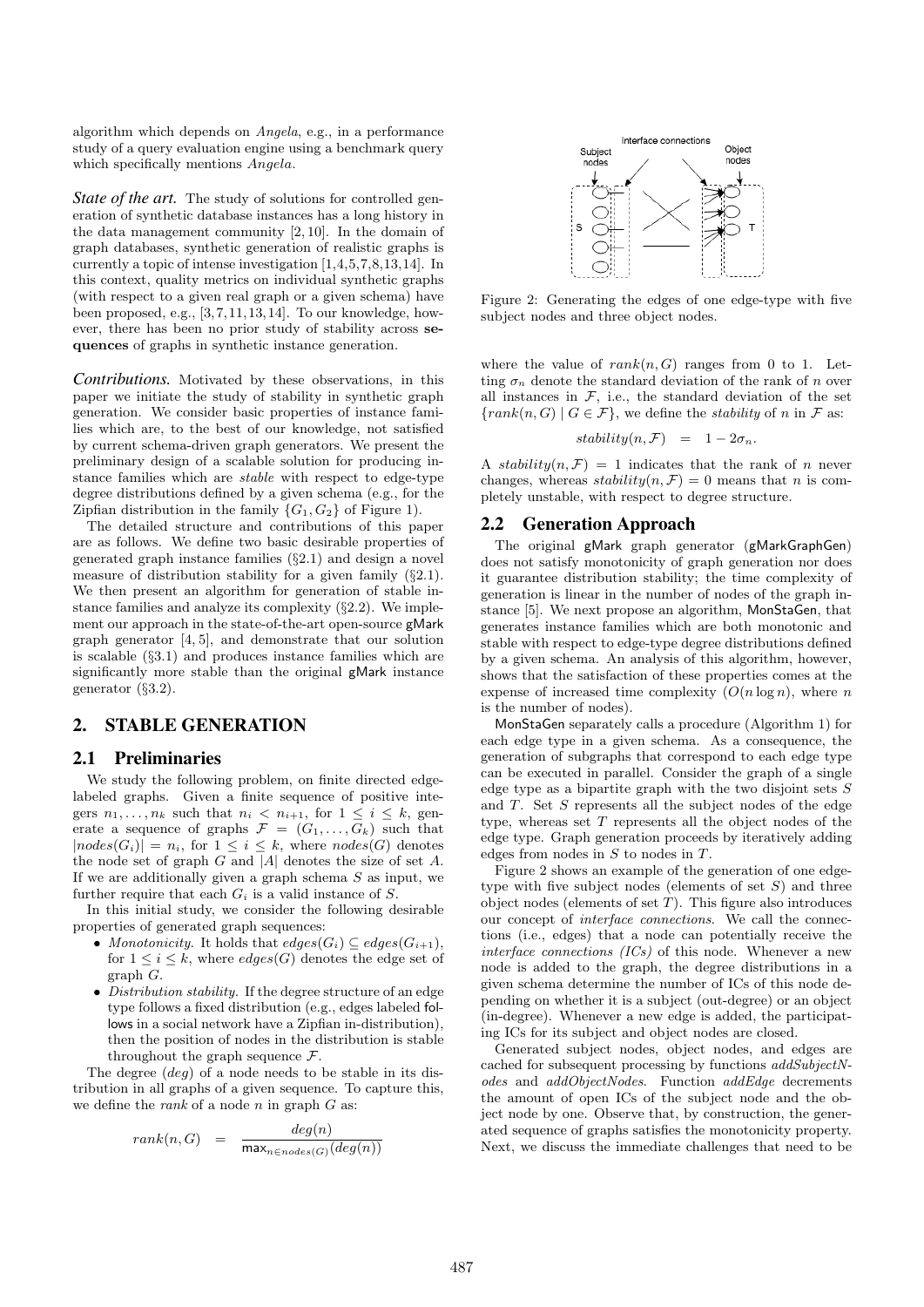```
Algorithm 1 processEdgeType(edgeType, graph, prob-
ability p, #subjectNodes, #objectNodes)
  graph.addSubjectNodes(#subjectNodes)
  graph.addObjectNodes(#objectNodes)
  if edgeType.subjectNodes is scalable xor ed-
  geType.objectNodes is scalable then
     updateICsForNonScalableNodes()
  end if
  if in- or out-degree distribution is Zipfian then
     updateICsForNodesWithZipfianDistribution()
  end if
  vector v_{src}, v_{trg}for subject in graph.subjects do
     for 1:subject.openICs do
        v_{src}.add(subject)
     end for
  end for
  for object in graph.objects do
     for 1:object.openICs do
         v_{trg}.add(object)
     end for
  end for
  shuffle(v_{src}); shuffle(v_{trg})
  for i \in 1:min(v_{src}.length, v_{trg}.length) do
     with probability p, graph.addEdge(v_{src}[i], v_{trq}[i], ed-
  geType.predicate)
  end for
  return graph
```
met during schema-driven stable graph generation.

*Subject-to-object scalability mismatch.* Consider the edge-type Persons live in a City, where the number of persons scale with the graph size, i.e. the subject nodes are scalable, and the number of cities is fixed. When the number of ICs are fixed for the non-scalable object nodes, we will reach a point where new edges cannot be generated anymore. This is because the total number of ICs in the City nodes will remain the same when growing the graph, whereas the total number of ICs in the Person nodes will grow. It is still possible to grow the graph after this point, resulting in more Person nodes with new ICs. However, these ICs can never be used anymore, since all object nodes are not able to receive any connection and new objects cannot can be added. This problem is solved by updating the number of ICs of the non-scalable nodes.

*Skewed distributions.* During the construction of the new graph instance, the ICs of the nodes which participate in a Zipfian distribution need to be updated to ensure that nodes with a very high degree will be able to continue to receive more connections.

We proceed by creating separate vectors for subject and object nodes with as many entries for each node as it has assigned ICs. We then randomly shuffle these two vectors. Finally, with probability  $p$ , we add each edge from the source vector to the target vector. Here,  $p$  ensures the balance between the connectedness of the new instance with later instances in the sequence, on one hand, and the quality of the degree distributions, on the other.

# 3. EMPIRICAL STUDY

In this section, we report the results of three experimental studies of our approach. In all of the experiments, we investigated the generation of graphs with skewed (Zipfian) degree distributions. We selected Zipfian distribution parameter of 2.5, as it corresponds to structure found in many real-world graphs  $[6]$ . The input parameter p to MonStaGen (Algorithm 1) was set to 0.97.

#### 3.1 Run-time

We design two experiments to demonstrate the running time of MonStaGen compared to gMarkGraphGen. As noted in §2.2, the complexity of MonStaGen is slightly higher  $(O(n \log n)$  vs.  $O(n)$ ). Figures 3a and 3b show the difference in the running time for both approaches. In our first experiment (Figure 3a), we benchmark the generation of an instance family which consists of a single graph instance of increasing size. Here, gMarkGraphGen slightly outperforms MonStaGen due to increased complexity required by Mon-StaGen to satisfy the monotonicity and stability properties of instance families.

In our second experiment (Figure 3b), we generate families of increasing size with ten graph instances each  $\mathcal{F} =$  $G_1, \ldots, G_{10}$ . In MonStaGen, for producing graph  $G_{i+1}$ , the previously generated graph  $G_i$  is used, instead of generating the whole graph from scratch. We recall that sequences generated by gMarkGraphGen do not satisfy the monotonicity property.

In Figure 3b, the x-axis corresponds to the total number of nodes in the largest graph  $(G_{10})$  in the generated instance. We set the number of nodes in graph  $G_i$  to a fraction  $\frac{i}{10}x$ , where  $x$  is the total number of nodes in graph  $G_{10}$ .

As expected, MonStaGen is slower when generating a single graph, whereas it supersedes gMarkGraphGen when generating multiple graphs. This means that MonStaGen scales with the number of graphs in the sequence, while gMark-GraphGen scales with the number of nodes in the graphs. This behavior is quite interesting and leaves open the user's choice of which generator to employ in a given application.

#### 3.2 Stability of nodes in degree distribution

We next consider generation of a graph sequence  $\mathcal{F} =$  $(G_1, \ldots, G_{10})$ , where the total number of nodes of  $G_i$  is  $i \cdot$ 1000, for  $1 \leq i \leq 10$ . Figure 3c shows the stability of nodes of a single edge type with Zipfian degree distribution, as noted above, and  $0.5n$  subject nodes, where n is the total number of nodes in the graph.

The nodes added in the last graph are not taken into account, because they will always have a stability of 1. The total number of subject nodes taken into account is  $0.5 \cdot (10 - 1) \cdot 1000 = 4500$ . The stability value for all of these nodes, calculated and sorted on such a value, is illustrated in Figure 3c. We can see that the stability of nodes in MonStaGen is significantly higher than gMarkGraphGen. The long tail, which indicates a high number of nodes with a high stability, is the effect of a Zipfian distribution, where a node has a very high probability of having a very low degree. This means that many nodes will have a low degree in all the graphs of the sequence, resulting in a high stability.